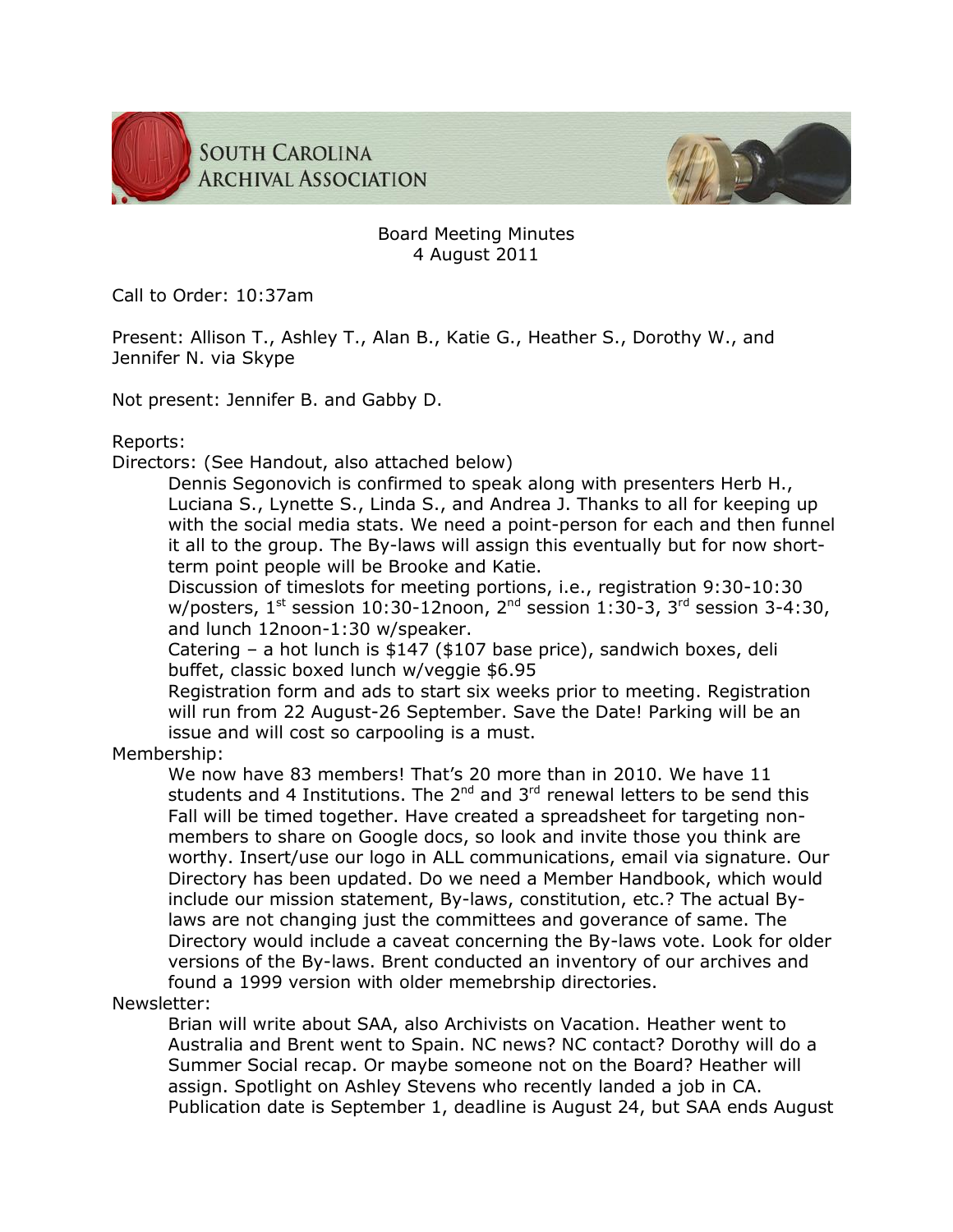28. Fall meeting by Brooke. Events for September 10. October is Archives Month. State news? President's Report by Ashley. Intern writeup by Avery Daniels. Also anything on digital projects and regional news.

Treasurer:

Not much except… Did get paperwork resolved w/finances. We now have a debit card. Do we want two? Most likely not. Investments not so good, due dates are coming up in October, so we should reinvest. We need a one-time consultation with a Financial Advisor. Board vote with cost estimate for CD type investing.

Fall meeting budget is \$2000 based on speaker fees, food, etc. And money for awards-paper weights.

Alison provided each Board member with new letterhead stationary. Vice-President:

Awards Ad hoc committee need to announce for nominations via membership. Five awards published in news.

Our Social came and went, as did the survey of same. Pros and Cons about everyone welcome to attend-members and non-members. Thoughts and comments on dates being inconvenient. Maybe have two socials per year? One North and one South? North early spring and South late fall? Problem, may split SCAA in two and will make more work.

Fall meeting survey. (see handout. Also attached below)

The Richland survey was not so applicable but did it anyway.

Web: no report

Old Business:

By-laws: (see Committee Report draft, also attached below)

Basically created committees, please proof read between now and fall meeting. Need to pin down verbage of report. Up to committees. For instance, 'member in good standing.' What does that mean? They are invloved. Signup sheet for committees. Communications and Outreach Committees potentially work together on Web input.

Debit: Covered, praise of efforts.

Fall Meeting: Covered, prasie for efforts.

- Nominations Committee: Ashley asked Brent to serve, other members include Mary Jo, Debbielee, and Heather. They found a stella person to be VP, but he bowed out. William McRee for 1<sup>st</sup> year Director.
- Technical Survey: Ashley's interest in PastPerfect vs Millenium. She got 29 responses. People use Excell and online catalog (Millenium). And asked what are they happy using and what do they need training on?

## New Business:

Procedures Manual:

Google docs for updating the Manual. Allison has a Word version, but we need a group effort so that social sites and award recipients are updated as well as past officers list. Each officer is responsible for updating own portion and a group effort on the rest. Gmail communication device is [scarchivists@gamil.com](mailto:scarchivists@gamil.com) Come to speed on Web 2.0. Manual will be available online to members.